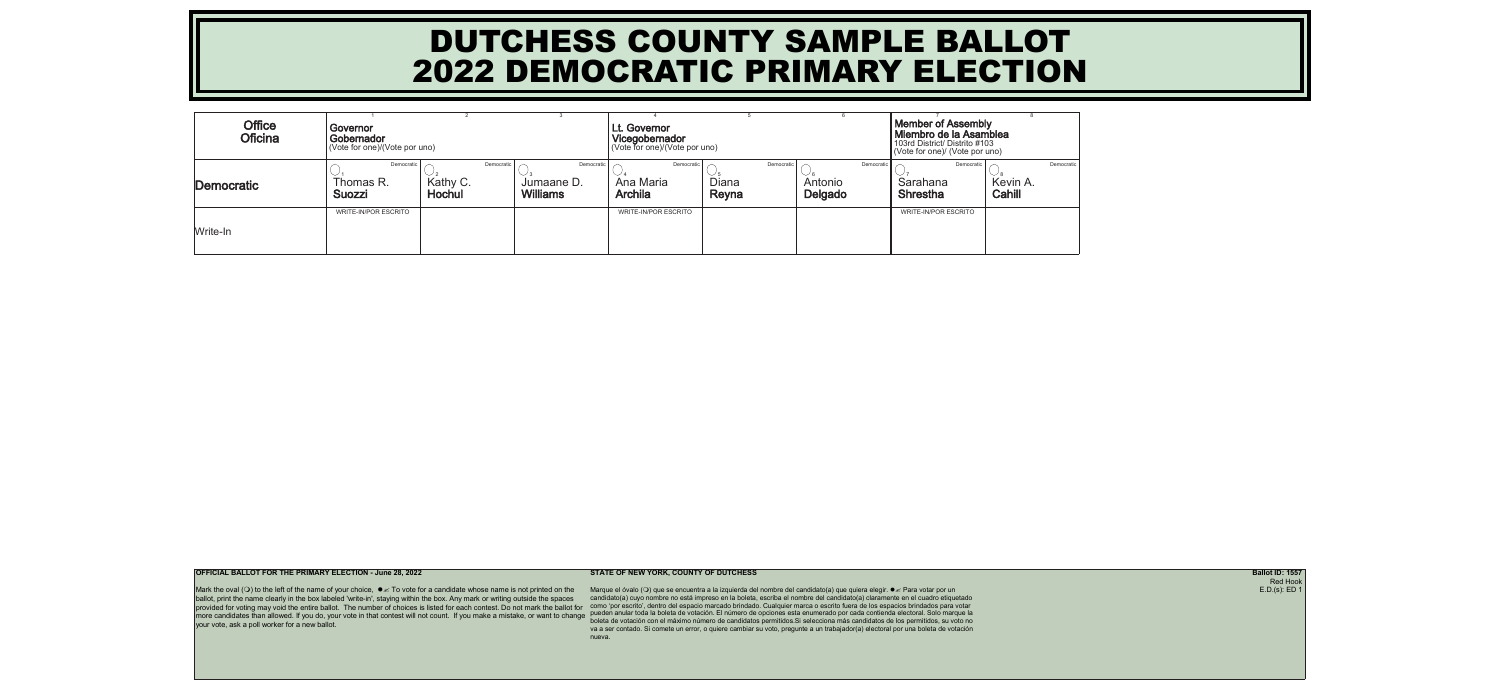| <b>Office</b><br><b>Oficina</b> | Governor<br>Gobernador<br>(Vote for one)/(Vote por uno) |                    |                                                           | Lt. Governor<br>Vicegobernador<br>(Vote for one)/(Vote por uno) |                              | <b>Member of Assembly</b><br>Miembro de la Asamblea<br>103rd District/ Distrito #103<br>(Vote for one)/ (Vote por uno) |                                           |                    |            |
|---------------------------------|---------------------------------------------------------|--------------------|-----------------------------------------------------------|-----------------------------------------------------------------|------------------------------|------------------------------------------------------------------------------------------------------------------------|-------------------------------------------|--------------------|------------|
| Democratic                      | Democratic<br>Thomas R.<br><b>Suozzi</b>                | Kathy C.<br>Hochul | Democratic<br>Democratic<br>Jumaane D.<br><b>Williams</b> | Democratic<br>Ana Maria<br><b>Archila</b>                       | Democratic<br>Diana<br>Reyna | Democratic<br>Antonio<br>Delgado                                                                                       | Democratic<br>Sarahana<br><b>Shrestha</b> | Kevin A.<br>Cahill | Democratic |
| Write-In                        | WRITE-IN/POR ESCRITO                                    |                    |                                                           | <b>WRITE-IN/POR ESCRITO</b>                                     |                              |                                                                                                                        | <b>WRITE-IN/POR ESCRITO</b>               |                    |            |

Mark the oval ( $\circ$ ) to the left of the name of your choice,  $\bullet \text{K}$  To vote for a candidate whose name is not printed on the ballot, print the name clearly in the box labeled 'write-in', staying within the box. Any mark or writing outside the spaces provided for voting may void the entire ballot. The number of choices is listed for each contest. Do not mark the ballot for more candidates than allowed. If you do, your vote in that contest will not count. If you make a mistake, or want to change pueden anular toda la boleta de votación. El número de opciones esta enumerado por cada contienda your vote, ask a poll worker for a new ballot.

**OFFICIAL BALLOT FOR THE PRIMARY ELECTION - June 28, 2022 STATE OF NEW YORK, COUNTY OF DUTCHESS Ballot ID: 1558**

Marque el óvalo (○) que se encuentra a la izquierda del nombre del candidato(a) que quiera elegir. ● *s* Para votar por un candidato(a) cuyo nombre no está impreso en la boleta, escriba el nombre del candidato(a) claramente en el cuadro etiquetado como 'por escrito', dentro del espacio marcado brindado. Cualquier marca o escrito fuera de los espacios brindados para votar boleta de votación con el máximo número de candidatos permitidos.Si selecciona más candidatos de los permitidos, su voto no va a ser contado. Si comete un error, o quiere cambiar su voto, pregunte a un trabajador(a) electoral por una boleta de votación nueva.

Red Hook  $E.D.(s): ED 2,4$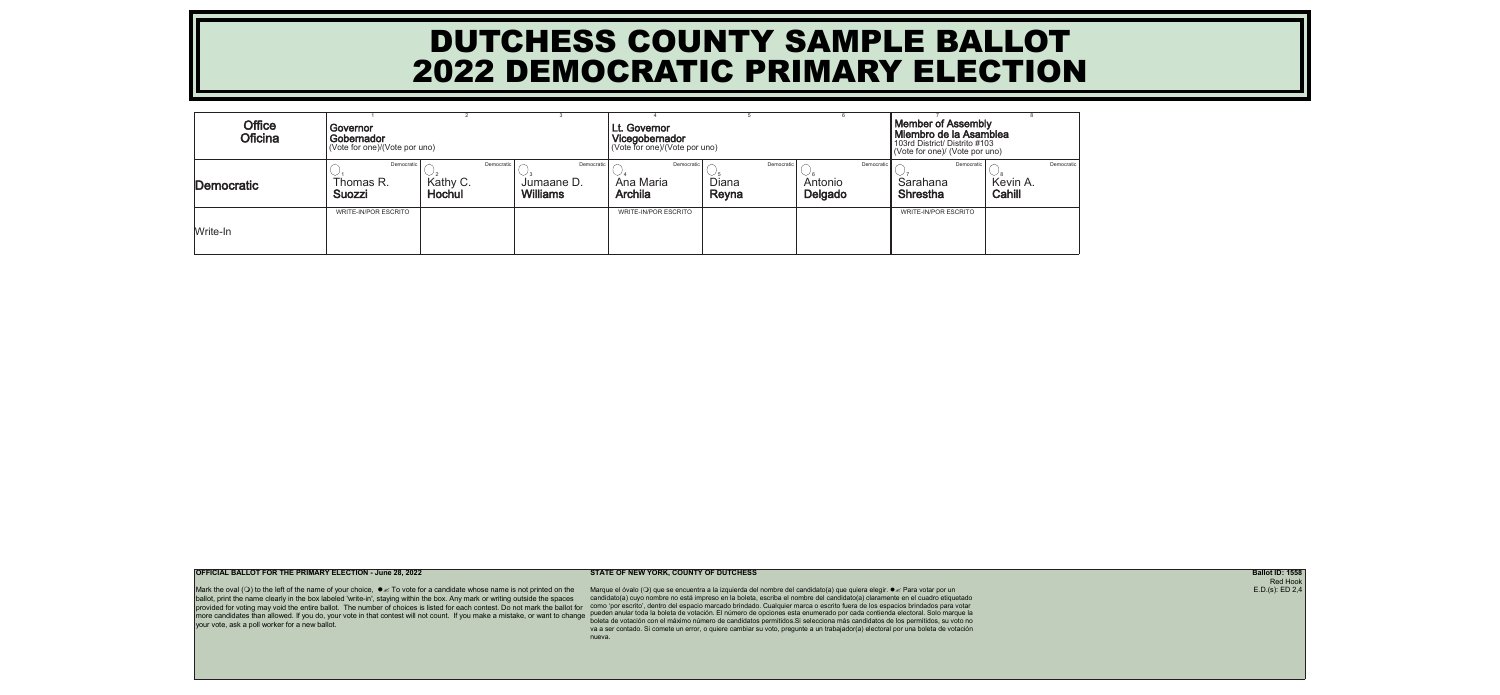| <b>Office</b><br><b>Oficina</b> | Governor<br>Gobernador<br>(Vote for one)/(Vote por uno) |                    |                                                           | Lt. Governor<br>Vicegobernador<br>(Vote for one)/(Vote por uno) |                              | <b>Member of Assembly</b><br>Miembro de la Asamblea<br>103rd District/ Distrito #103<br>(Vote for one)/ (Vote por uno) |                                           |                    |            |
|---------------------------------|---------------------------------------------------------|--------------------|-----------------------------------------------------------|-----------------------------------------------------------------|------------------------------|------------------------------------------------------------------------------------------------------------------------|-------------------------------------------|--------------------|------------|
| Democratic                      | Democratic<br>Thomas R.<br><b>Suozzi</b>                | Kathy C.<br>Hochul | Democratic<br>Democratic<br>Jumaane D.<br><b>Williams</b> | Democratic<br>Ana Maria<br><b>Archila</b>                       | Democratic<br>Diana<br>Reyna | Democratic<br>Antonio<br>Delgado                                                                                       | Democratic<br>Sarahana<br><b>Shrestha</b> | Kevin A.<br>Cahill | Democratic |
| Write-In                        | WRITE-IN/POR ESCRITO                                    |                    |                                                           | <b>WRITE-IN/POR ESCRITO</b>                                     |                              |                                                                                                                        | <b>WRITE-IN/POR ESCRITO</b>               |                    |            |

Mark the oval ( $\circ$ ) to the left of the name of your choice,  $\bullet \text{K}$  To vote for a candidate whose name is not printed on the ballot, print the name clearly in the box labeled 'write-in', staying within the box. Any mark or writing outside the spaces provided for voting may void the entire ballot. The number of choices is listed for each contest. Do not mark the ballot for more candidates than allowed. If you do, your vote in that contest will not count. If you make a mistake, or want to change pueden anular toda la boleta de votación. El número de opciones esta enumerado por cada contienda your vote, ask a poll worker for a new ballot.

**OFFICIAL BALLOT FOR THE PRIMARY ELECTION - June 28, 2022 STATE OF NEW YORK, COUNTY OF DUTCHESS Ballot ID: 1559**

Marque el óvalo (○) que se encuentra a la izquierda del nombre del candidato(a) que quiera elegir. ● *s* Para votar por un candidato(a) cuyo nombre no está impreso en la boleta, escriba el nombre del candidato(a) claramente en el cuadro etiquetado como 'por escrito', dentro del espacio marcado brindado. Cualquier marca o escrito fuera de los espacios brindados para votar boleta de votación con el máximo número de candidatos permitidos.Si selecciona más candidatos de los permitidos, su voto no va a ser contado. Si comete un error, o quiere cambiar su voto, pregunte a un trabajador(a) electoral por una boleta de votación nueva.

Red Hook  $E.D.(s): ED 3,6$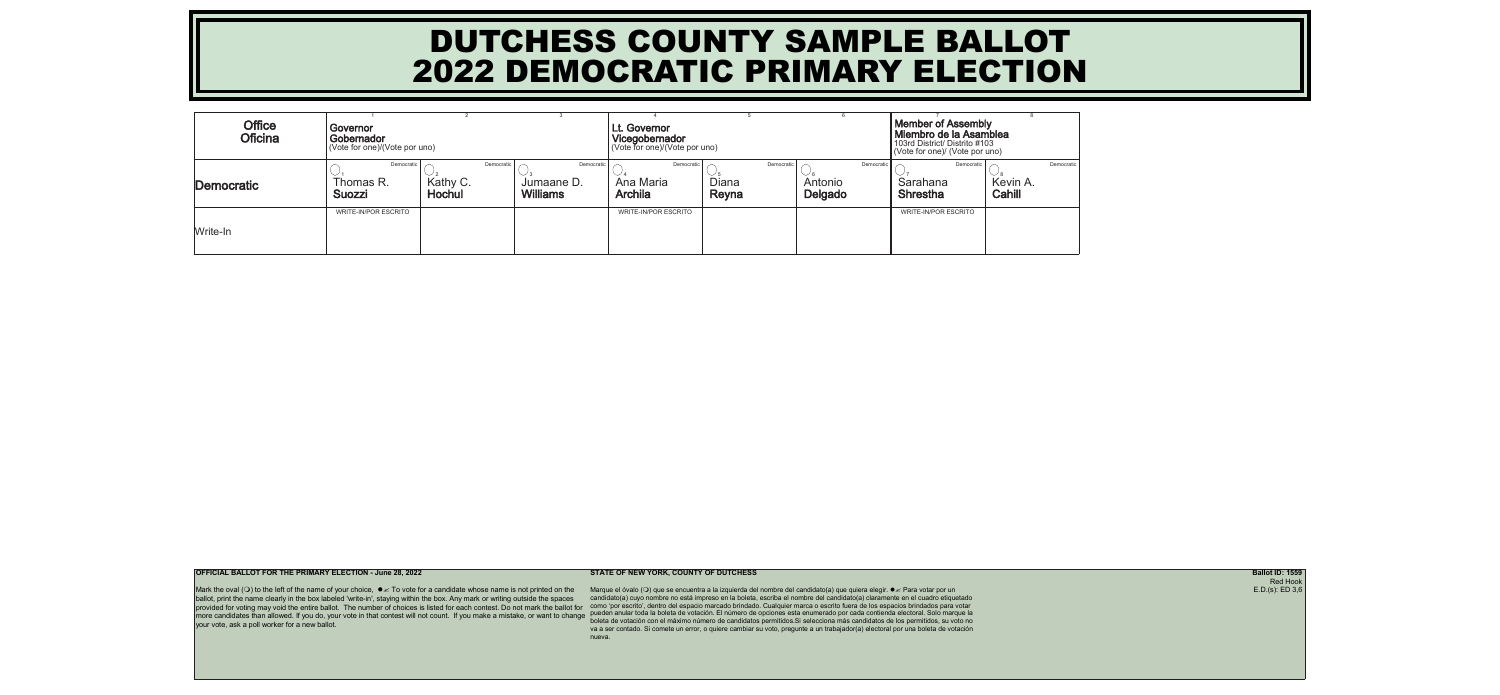| <b>Office</b><br><b>Oficina</b> | Governor<br>Gobernador<br>(Vote for one)/(Vote por uno) |                    |                                                           | <b>Lt. Governor</b><br>Vicegobernador<br>(Vote for one)/(Vote por uno) |                              | <b>Member of Assembly</b><br>Miembro de la Asamblea<br>103rd District/ Distrito #103<br>(Vote for one)/ (Vote por uno) |                                           |                    |            |
|---------------------------------|---------------------------------------------------------|--------------------|-----------------------------------------------------------|------------------------------------------------------------------------|------------------------------|------------------------------------------------------------------------------------------------------------------------|-------------------------------------------|--------------------|------------|
| Democratic                      | Democratic<br>Thomas R.<br><b>Suozzi</b>                | Kathy C.<br>Hochul | Democratic<br>Democratic<br>Jumaane D.<br><b>Williams</b> | Democratic<br>Ana Maria<br><b>Archila</b>                              | Democratio<br>Diana<br>Reyna | Democratic<br>Antonio<br>Delgado                                                                                       | Democratic<br>Sarahana<br><b>Shrestha</b> | Kevin A.<br>Cahill | Democratic |
| Write-In                        | <b>WRITE-IN/POR ESCRITO</b>                             |                    |                                                           | <b>WRITE-IN/POR ESCRITO</b>                                            |                              |                                                                                                                        | <b>WRITE-IN/POR ESCRITO</b>               |                    |            |

Mark the oval ( $\circ$ ) to the left of the name of your choice,  $\bullet \text{K}$  To vote for a candidate whose name is not printed on the ballot, print the name clearly in the box labeled 'write-in', staying within the box. Any mark or writing outside the spaces provided for voting may void the entire ballot. The number of choices is listed for each contest. Do not mark the ballot for more candidates than allowed. If you do, your vote in that contest will not count. If you make a mistake, or want to change pueden anular toda la boleta de votación. El número de opciones esta enumerado por cada contienda your vote, ask a poll worker for a new ballot.

**OFFICIAL BALLOT FOR THE PRIMARY ELECTION - June 28, 2022 STATE OF NEW YORK, COUNTY OF DUTCHESS Ballot ID: 1560**

Marque el óvalo (○) que se encuentra a la izquierda del nombre del candidato(a) que quiera elegir. ● *s* Para votar por un candidato(a) cuyo nombre no está impreso en la boleta, escriba el nombre del candidato(a) claramente en el cuadro etiquetado como 'por escrito', dentro del espacio marcado brindado. Cualquier marca o escrito fuera de los espacios brindados para votar boleta de votación con el máximo número de candidatos permitidos.Si selecciona más candidatos de los permitidos, su voto no va a ser contado. Si comete un error, o quiere cambiar su voto, pregunte a un trabajador(a) electoral por una boleta de votación nueva.

Red Hook E.D.(s): ED 5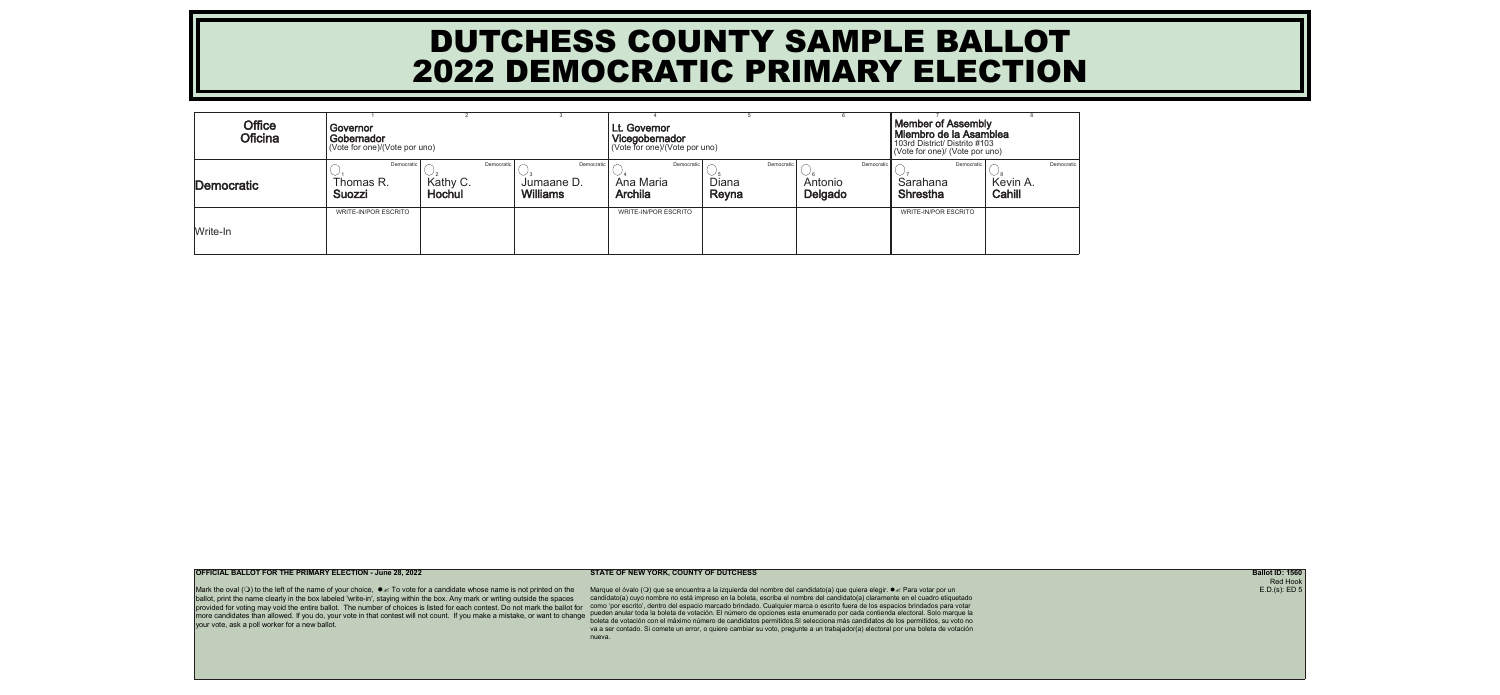| <b>Office</b><br><b>Oficina</b> | Governor<br>Gobernador<br>(Vote for one)/(Vote por uno) |                           |                                                           | Lt. Governor<br>Vicegobernador<br>(Vote for one)/(Vote por uno) |                              | <b>Member of Assembly</b><br>Miembro de la Asamblea<br>103rd District/ Distrito #103<br>(Vote for one)/ (Vote por uno) |                                           |                    |            |
|---------------------------------|---------------------------------------------------------|---------------------------|-----------------------------------------------------------|-----------------------------------------------------------------|------------------------------|------------------------------------------------------------------------------------------------------------------------|-------------------------------------------|--------------------|------------|
| Democratic                      | Democratic<br>Thomas R.<br><b>Suozzi</b>                | Kathy C.<br><b>Hochul</b> | Democratic<br>Democratic<br>Jumaane D.<br><b>Williams</b> | Democratic<br>Ana Maria<br><b>Archila</b>                       | Democratic<br>Diana<br>Reyna | Democratic<br>Antonio<br>Delgado                                                                                       | Democratic<br>Sarahana<br><b>Shrestha</b> | Kevin A.<br>Cahill | Democratic |
| Write-In                        | <b>WRITE-IN/POR ESCRITO</b>                             |                           |                                                           | <b>WRITE-IN/POR ESCRITO</b>                                     |                              |                                                                                                                        | <b>WRITE-IN/POR ESCRITO</b>               |                    |            |

Mark the oval ( $\circ$ ) to the left of the name of your choice,  $\bullet \text{K}$  To vote for a candidate whose name is not printed on the ballot, print the name clearly in the box labeled 'write-in', staying within the box. Any mark or writing outside the spaces provided for voting may void the entire ballot. The number of choices is listed for each contest. Do not mark the ballot for more candidates than allowed. If you do, your vote in that contest will not count. If you make a mistake, or want to change pueden anular toda la boleta de votación. El número de opciones esta enumerado por cada contienda your vote, ask a poll worker for a new ballot.

**OFFICIAL BALLOT FOR THE PRIMARY ELECTION - June 28, 2022 STATE OF NEW YORK, COUNTY OF DUTCHESS Ballot ID: 1561**

Marque el óvalo (○) que se encuentra a la izquierda del nombre del candidato(a) que quiera elegir. ● *s* Para votar por un candidato(a) cuyo nombre no está impreso en la boleta, escriba el nombre del candidato(a) claramente en el cuadro etiquetado como 'por escrito', dentro del espacio marcado brindado. Cualquier marca o escrito fuera de los espacios brindados para votar boleta de votación con el máximo número de candidatos permitidos.Si selecciona más candidatos de los permitidos, su voto no va a ser contado. Si comete un error, o quiere cambiar su voto, pregunte a un trabajador(a) electoral por una boleta de votación nueva.

Red Hook  $E.D.(s): ED 7,8$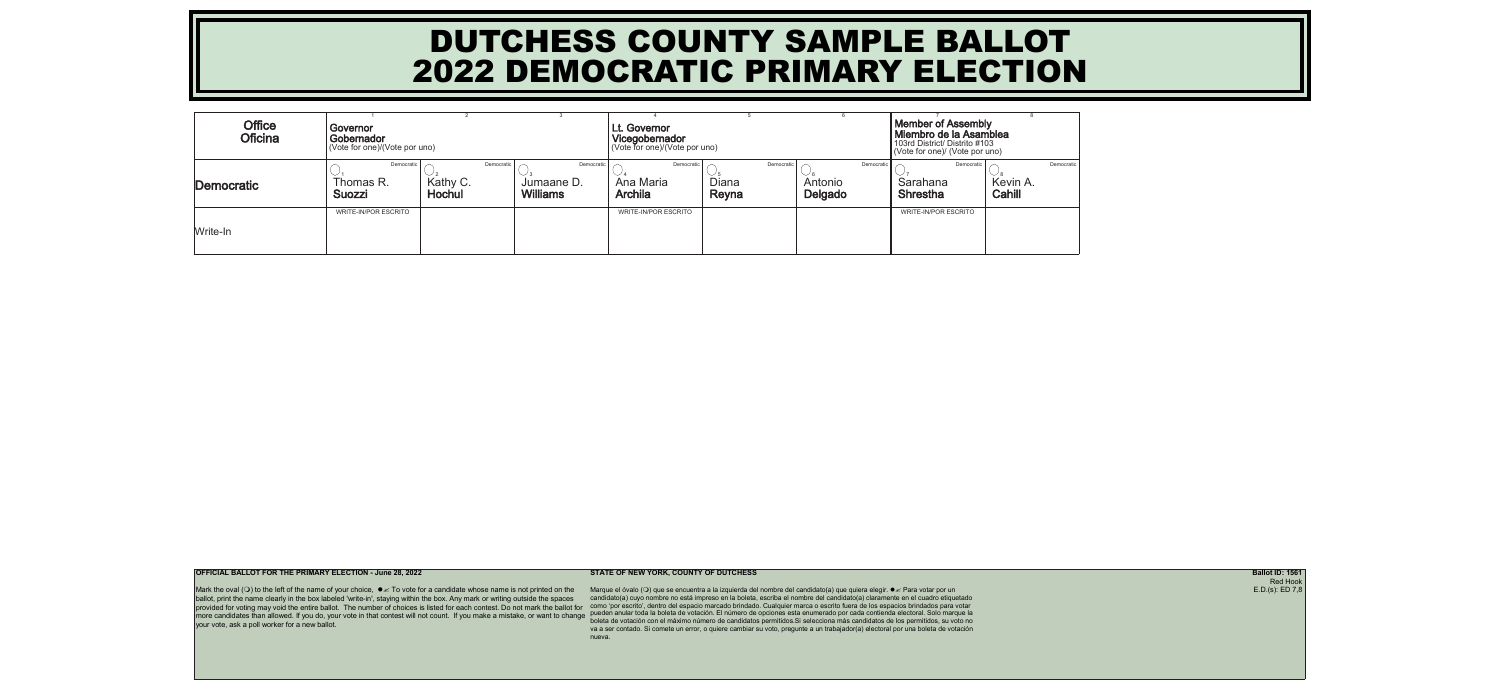| <b>Office</b><br><b>Oficina</b> | Governor<br>Gobernador<br>(Vote for one)/(Vote por uno) |                           |                                                           | Lt. Governor<br>Vicegobernador<br>(Vote for one)/(Vote por uno) |                              | <b>Member of Assembly</b><br>Miembro de la Asamblea<br>103rd District/ Distrito #103<br>(Vote for one)/ (Vote por uno) |                                           |                    |            |
|---------------------------------|---------------------------------------------------------|---------------------------|-----------------------------------------------------------|-----------------------------------------------------------------|------------------------------|------------------------------------------------------------------------------------------------------------------------|-------------------------------------------|--------------------|------------|
| Democratic                      | Democratic<br>Thomas R.<br><b>Suozzi</b>                | Kathy C.<br><b>Hochul</b> | Democratic<br>Democratic<br>Jumaane D.<br><b>Williams</b> | Democratic<br>Ana Maria<br><b>Archila</b>                       | Democratic<br>Diana<br>Reyna | Democratic<br>Antonio<br>Delgado                                                                                       | Democratic<br>Sarahana<br><b>Shrestha</b> | Kevin A.<br>Cahill | Democratic |
| Write-In                        | <b>WRITE-IN/POR ESCRITO</b>                             |                           |                                                           | <b>WRITE-IN/POR ESCRITO</b>                                     |                              |                                                                                                                        | <b>WRITE-IN/POR ESCRITO</b>               |                    |            |

Mark the oval ( $\circ$ ) to the left of the name of your choice,  $\bullet \text{K}$  To vote for a candidate whose name is not printed on the ballot, print the name clearly in the box labeled 'write-in', staying within the box. Any mark or writing outside the spaces provided for voting may void the entire ballot. The number of choices is listed for each contest. Do not mark the ballot for more candidates than allowed. If you do, your vote in that contest will not count. If you make a mistake, or want to change pueden anular toda la boleta de votación. El número de opciones esta enumerado por cada contienda your vote, ask a poll worker for a new ballot.

**OFFICIAL BALLOT FOR THE PRIMARY ELECTION - June 28, 2022 STATE OF NEW YORK, COUNTY OF DUTCHESS Ballot ID: 1562**

Marque el óvalo (○) que se encuentra a la izquierda del nombre del candidato(a) que quiera elegir. ● *s* Para votar por un candidato(a) cuyo nombre no está impreso en la boleta, escriba el nombre del candidato(a) claramente en el cuadro etiquetado como 'por escrito', dentro del espacio marcado brindado. Cualquier marca o escrito fuera de los espacios brindados para votar boleta de votación con el máximo número de candidatos permitidos.Si selecciona más candidatos de los permitidos, su voto no va a ser contado. Si comete un error, o quiere cambiar su voto, pregunte a un trabajador(a) electoral por una boleta de votación nueva.

Rhinebeck  $E.D.(s): ED 1,7$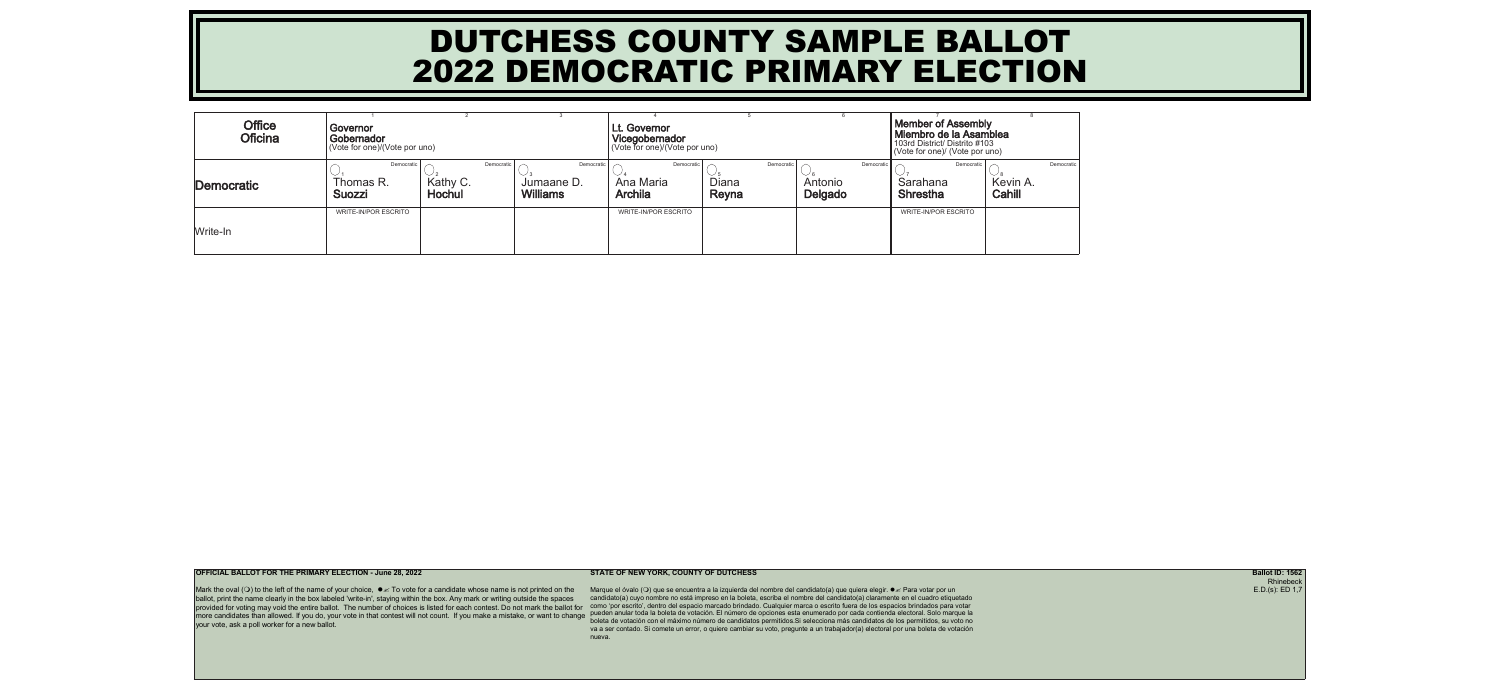| <b>Office</b><br><b>Oficina</b> | Governor<br>Gobernador<br>(Vote for one)/(Vote por uno) |                    |                                                           | <b>Lt. Governor</b><br>Vicegobernador<br>(Vote for one)/(Vote por uno) |                              | <b>Member of Assembly</b><br>Miembro de la Asamblea<br>103rd District/ Distrito #103<br>(Vote for one)/ (Vote por uno) |                                           |                    |            |
|---------------------------------|---------------------------------------------------------|--------------------|-----------------------------------------------------------|------------------------------------------------------------------------|------------------------------|------------------------------------------------------------------------------------------------------------------------|-------------------------------------------|--------------------|------------|
| Democratic                      | Democratic<br>Thomas R.<br><b>Suozzi</b>                | Kathy C.<br>Hochul | Democratic<br>Democratic<br>Jumaane D.<br><b>Williams</b> | Democratic<br>Ana Maria<br><b>Archila</b>                              | Democratio<br>Diana<br>Reyna | Democratic<br>Antonio<br>Delgado                                                                                       | Democratic<br>Sarahana<br><b>Shrestha</b> | Kevin A.<br>Cahill | Democratic |
| Write-In                        | <b>WRITE-IN/POR ESCRITO</b>                             |                    |                                                           | <b>WRITE-IN/POR ESCRITO</b>                                            |                              |                                                                                                                        | <b>WRITE-IN/POR ESCRITO</b>               |                    |            |

Mark the oval ( $\circ$ ) to the left of the name of your choice,  $\bullet \text{K}$  To vote for a candidate whose name is not printed on the ballot, print the name clearly in the box labeled 'write-in', staying within the box. Any mark or writing outside the spaces provided for voting may void the entire ballot. The number of choices is listed for each contest. Do not mark the ballot for more candidates than allowed. If you do, your vote in that contest will not count. If you make a mistake, or want to change pueden anular toda la boleta de votación. El número de opciones esta enumerado por cada contienda your vote, ask a poll worker for a new ballot.

**OFFICIAL BALLOT FOR THE PRIMARY ELECTION - June 28, 2022 STATE OF NEW YORK, COUNTY OF DUTCHESS Ballot ID: 1563**

Marque el óvalo (○) que se encuentra a la izquierda del nombre del candidato(a) que quiera elegir. ● *s* Para votar por un candidato(a) cuyo nombre no está impreso en la boleta, escriba el nombre del candidato(a) claramente en el cuadro etiquetado como 'por escrito', dentro del espacio marcado brindado. Cualquier marca o escrito fuera de los espacios brindados para votar boleta de votación con el máximo número de candidatos permitidos.Si selecciona más candidatos de los permitidos, su voto no va a ser contado. Si comete un error, o quiere cambiar su voto, pregunte a un trabajador(a) electoral por una boleta de votación nueva.

Rhinebeck E.D.(s): ED 2,4,5